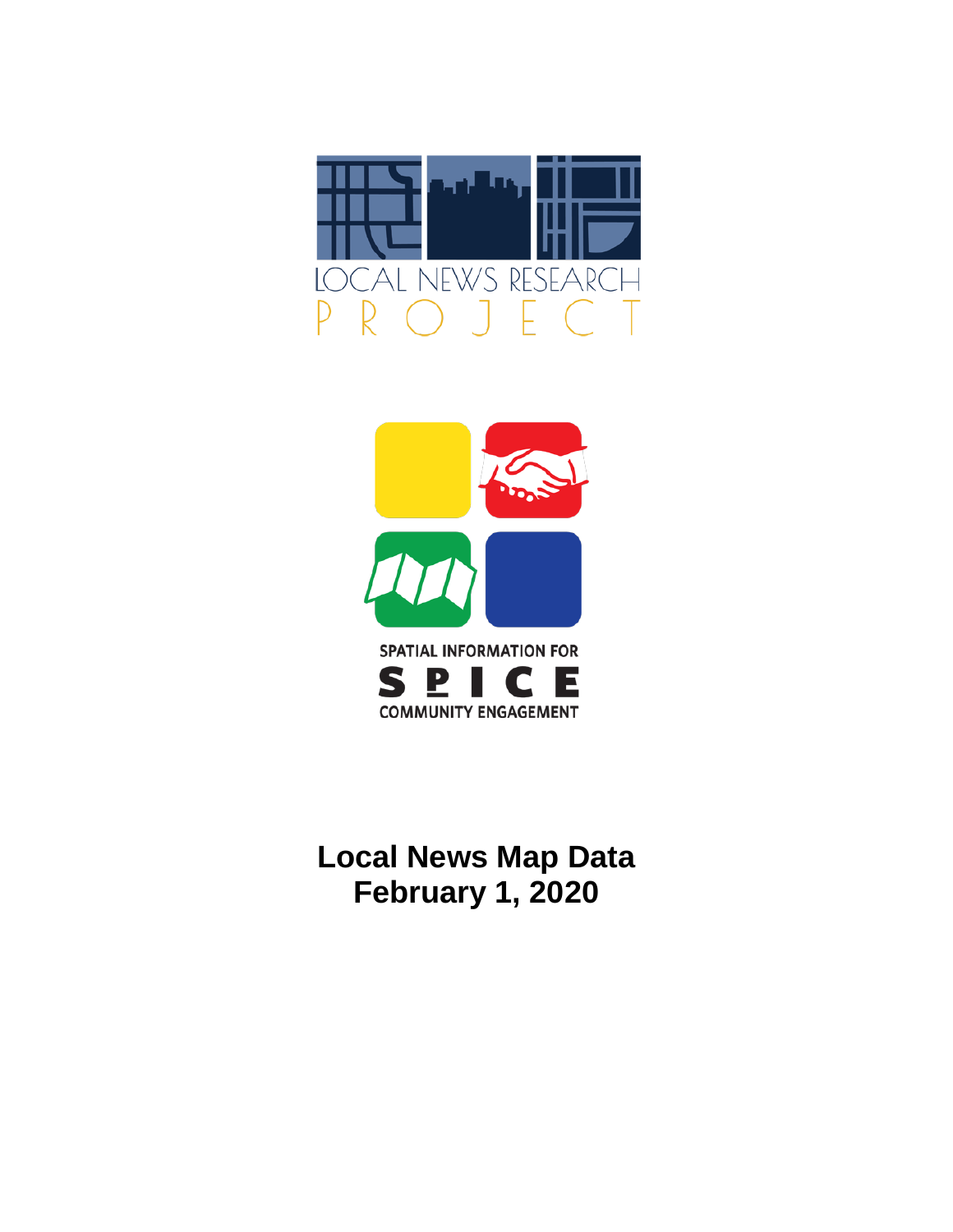## ABOUT THIS PROJECT

The Local News Map is a crowd-sourced resource that tracks what is happening to local newspapers, broadcast outlets and online news sites in communities across Canada. It displays data going back to 2008, which marked the beginning of a deep recession and a turning point for many previously profitable local news organizations. This report, which is produced every two months and archived [here,](http://localnewsresearchproject.ca/category/local-news-map-data) summarizes the latest data available on the map.

For the purposes of this project, a local news outlet is defined as a news organization that maintains independence from those it covers, demonstrates a commitment to accuracy/transparency, and is devoted primarily to reporting and publishing timely, originallyproduced news about local people, places, issues and events in a defined geographic area.

This project is the result of a collaboration between Professor [April Lindgren,](http://rsj.journalism.ryerson.ca/team/april-lindgren/) lead investigator for the [Local News Research Project](http://localnewsresearchproject.ca/) at Ryerson University's School of Journalism and Associate Professor [Jon Corbett,](http://joncorbett.com/JonCorbett/Home.html) who leads the University of British Columbia's [SpICE](http://spice.geolive.ca/) [Lab](http://spice.geolive.ca/) (Spatial Information for Community Mapping). It was created with financial support from [Canadian Geospatial and Open Data Research Partnership;](http://geothink.ca/) Canadian Media Guild/CWA Canada; Canadian Journalists for Free Expression; a Mitacs Accelerate grant; Unifor; and Ryerson University.

Credits/citations: The Local News Map is a joint project of the Local News Research Project at Ryerson University's School of Journalism and the University of British Columbia's SpICE Lab (Spatial Information for Community Mapping).

Lindgren, April and Corbett, Jon. *Local News Map Data.*  <http://localnewsresearchproject.ca/category/local-news-map-data>

Visit the map:<https://localnewsmap.geolive.ca/>

Contact us: [localnewspoverty@gmail.com](mailto:localnewspoverty@gmail.com)

# **Contents**

| Breakdown of data by type of local media (2008 to February 1, 2020) 4 |  |
|-----------------------------------------------------------------------|--|
|                                                                       |  |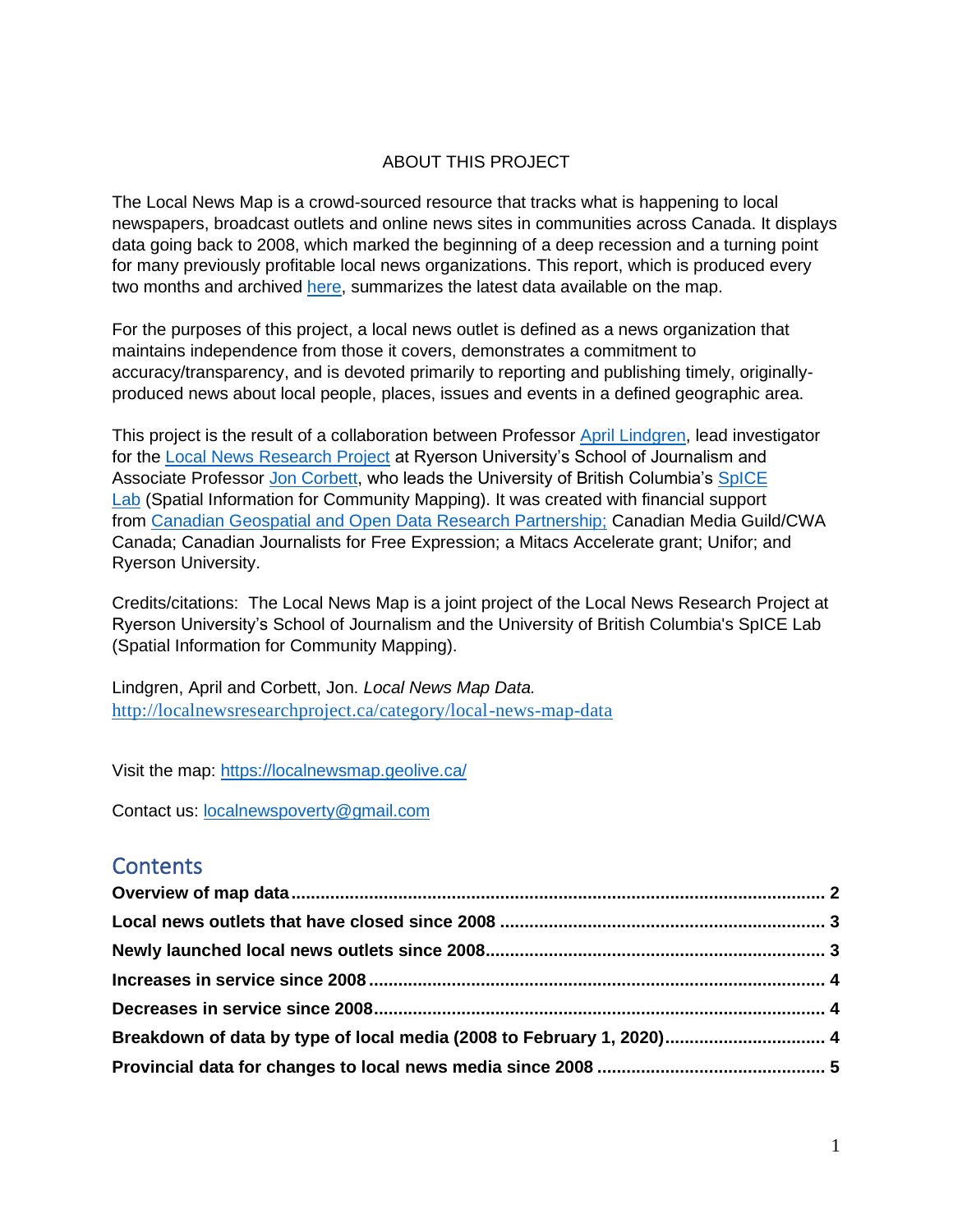# <span id="page-2-0"></span>Overview of map data

The map displayed a total of 549 markers representing changes to local news outlets of all types between 2008 and February 1, 2020.

| Breakdown of all markers by   |     |  |
|-------------------------------|-----|--|
| type of change that occurred: |     |  |
| closed                        | 251 |  |
| closed due to                 | 46  |  |
| merger                        |     |  |
| daily (free) becomes          | 1   |  |
| a community paper             |     |  |
| daily becomes a               | 11  |  |
| community paper               |     |  |
| decrease in service           | 76  |  |
| increase in service           | 24  |  |
| new                           | 103 |  |
| new outlet produced           | 17  |  |
| by merger                     |     |  |
| shifted to online             |     |  |



| Breakdown of all markers |     |  |  |
|--------------------------|-----|--|--|
| by type of media:        |     |  |  |
| community paper          | 291 |  |  |
| daily paper - free       | 32  |  |  |
| daily paper - paid       | 49  |  |  |
| online                   | 83  |  |  |
| radio - private          | 22  |  |  |
| radio - public           | 11  |  |  |
| TV - private             | 33  |  |  |
| TV - public              | 28  |  |  |

Breakdown of all markers by ownership:

| uwuunuumu.              |     |
|-------------------------|-----|
| Independent owners      | 118 |
| Postmedia               | 56  |
| <b>Black Press</b>      | 37  |
| Transcontinental        | 36  |
| Metroland               | 34  |
| Sun Media               | 29  |
| <b>CBC/Radio-Canada</b> | 28  |
| Glacier Media           | 21  |
| Torstar                 | 21  |
| Quebecor                | 15  |
| <b>Bell Media</b>       | 13  |
| Rogers Media            | 13  |
| <b>Saltwire Network</b> | 11  |
| Other                   | 117 |

Note: only owners with more than 10 markers are listed in the table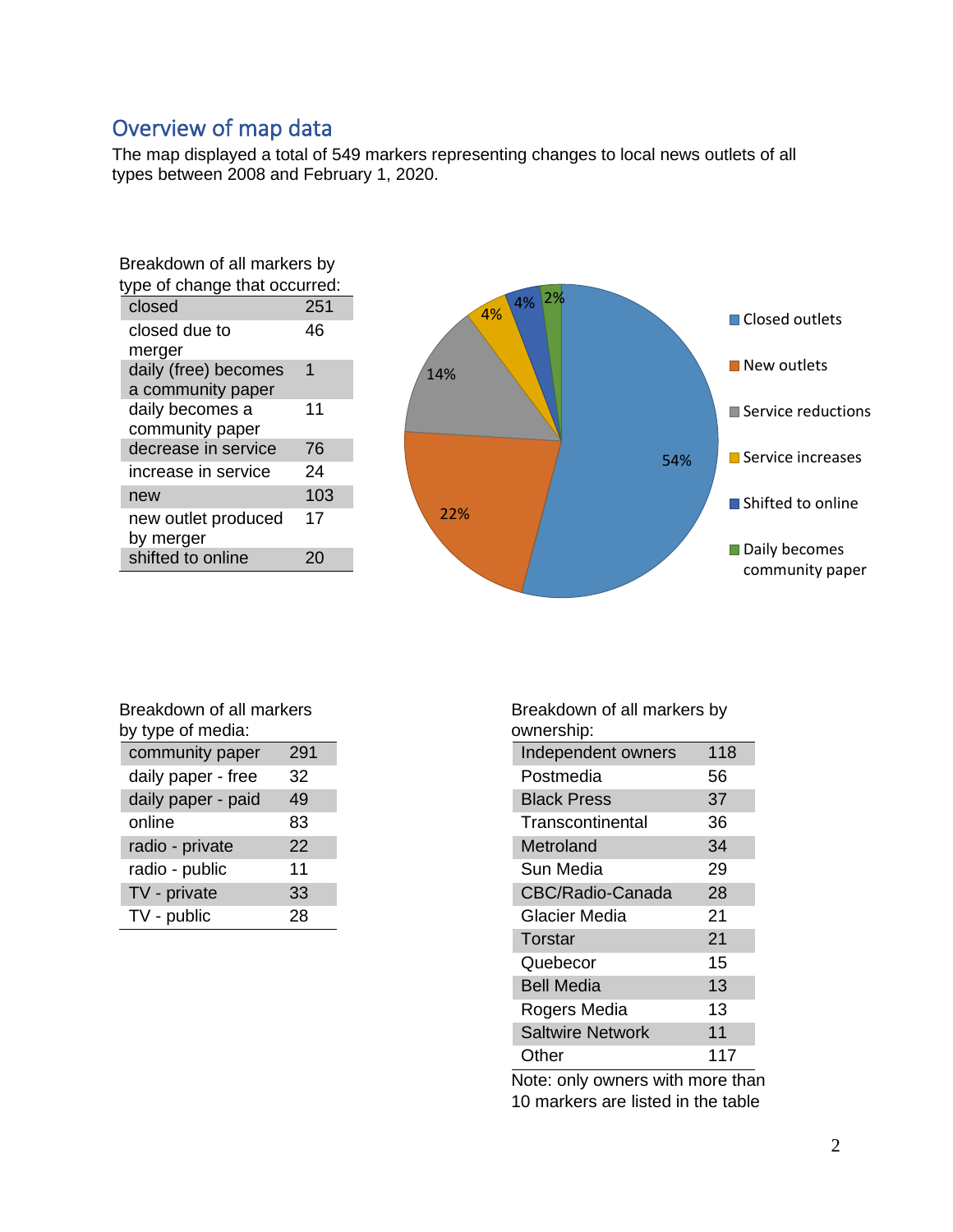# <span id="page-3-0"></span>Local news outlets that have closed since 2008

Total number of closings: 297 (251 direct closings + 46 closings due to mergers) Number of communities where a local news outlet has closed: 205

| Breakdown of closings by<br>type of media: |     |  |  |
|--------------------------------------------|-----|--|--|
| community paper                            | 207 |  |  |
| daily paper - free                         | 28  |  |  |
| daily paper - paid                         | 13  |  |  |
| online                                     | 18  |  |  |
| radio - private                            | 14  |  |  |
| radio - public                             | 6   |  |  |
| $TV$ – private                             | 11  |  |  |
| $TV$ – public                              | 0   |  |  |

| Breakdown of closings by ownership: |    |  |
|-------------------------------------|----|--|
| Independent                         | 43 |  |
| Postmedia                           | 35 |  |
| Transcontinental                    | 32 |  |
| Black Press                         | 28 |  |
| Sun Media                           | 25 |  |
| Metroland                           | 20 |  |
| Torstar                             | 20 |  |
| Glacier Media                       | 16 |  |
| Other                               | 78 |  |

Note: only owners with more than 10 markers are named in the table

# <span id="page-3-1"></span>Newly launched local news outlets since 2008

Total number of markers representing new outlets: 120 (103 new outlets + 17 new outlets produced by mergers)

Number of communities where a new local news outlet has been launched: 87

| Breakdown of new outlets<br>by media type: |    |  |  |
|--------------------------------------------|----|--|--|
| community paper                            | 43 |  |  |
| daily paper - free                         | 1  |  |  |
| online                                     | 58 |  |  |
| radio - private                            | 7  |  |  |
| radio - public                             | 3  |  |  |
| $TV$ – private                             | 3  |  |  |
| $TV$ – public                              | 5  |  |  |

| Breakdown of new outlets by<br>ownership: |                |
|-------------------------------------------|----------------|
| Independent                               | 59             |
| Village Media                             | 8              |
| Metroland                                 | $\overline{7}$ |
| Rogers Media                              | 6              |
| <b>Black Press</b>                        | $\overline{4}$ |
| TVO                                       | 4              |
| <b>Your Community</b>                     | 4              |
| Voice                                     |                |
| CBC/Radio-Canada                          | 4              |
| <b>Glacier Media</b>                      | 3              |
| <b>Saltwire Network</b>                   | $\overline{c}$ |
| The Jim Pattison                          | $\overline{2}$ |
| <b>Broadcast Group</b>                    |                |
| Transcontinental                          | 2              |
| <b>First Peoples Radio</b>                | $\overline{2}$ |
| Other                                     | 13             |
|                                           |                |

Note: only owners with more than 1 marker are named in the table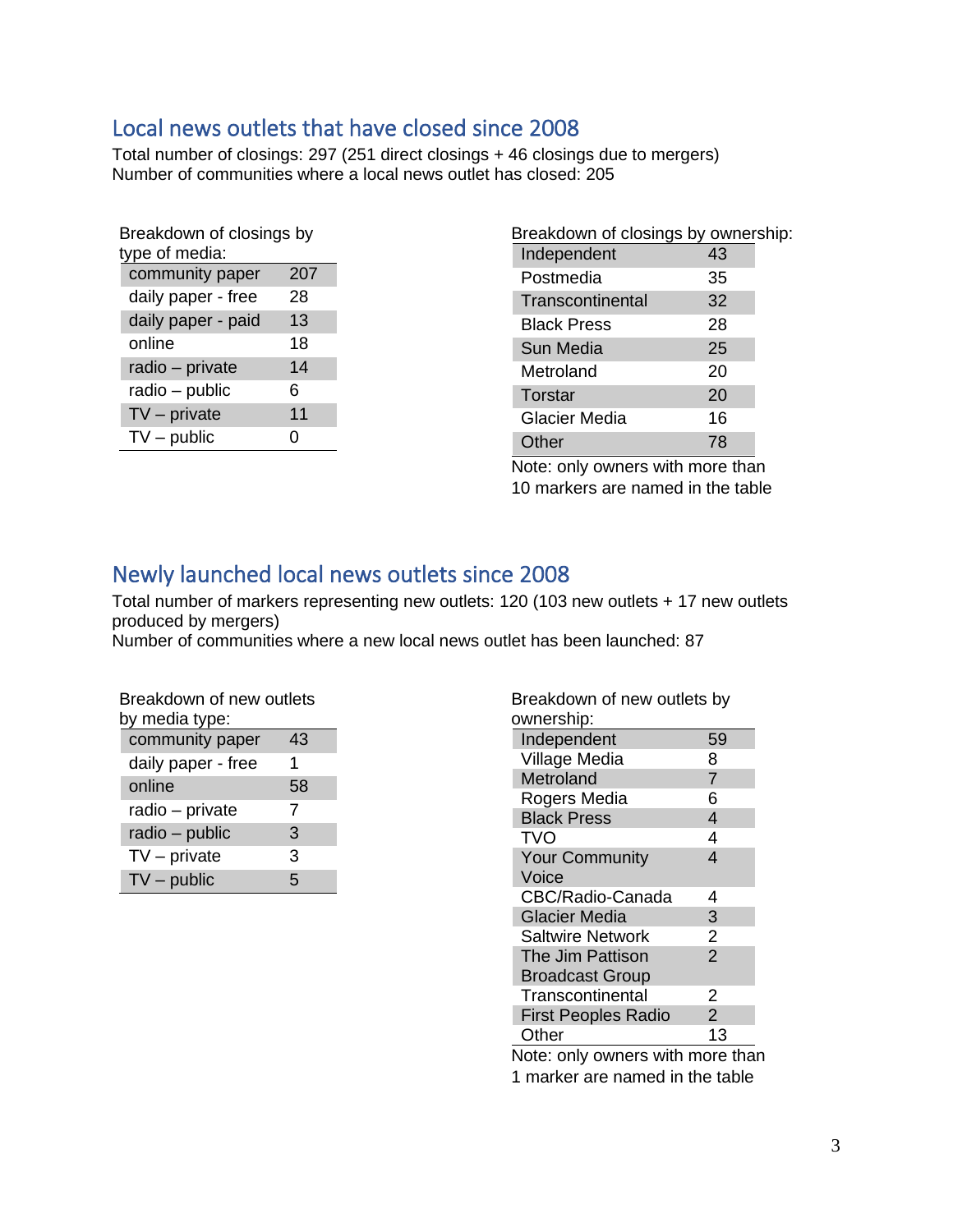# <span id="page-4-0"></span>Increases in service since 2008

Total number of service increases: 24 Number of affected communities: 21

| Breakdown of service increases by |  |
|-----------------------------------|--|
| type of media:                    |  |

| community paper    | 4             |  |
|--------------------|---------------|--|
| daily paper - free | O             |  |
| daily paper - paid | $\mathcal{P}$ |  |
| online             | 7             |  |
| radio - private    | 0             |  |
| radio - public     | 1             |  |
| TV - private       | 9             |  |
| TV - public        | 1             |  |

Note: Examples of service increases include longer local news casts, the launch of a new local news program, increased frequency of publication for newspapers

# <span id="page-4-1"></span>Decreases in service since 2008

Total number of service reductions: 76 Number of affected communities: 49

| Breakdown of service reductions |    |  |  |
|---------------------------------|----|--|--|
| by type of media:               |    |  |  |
| community paper                 | 20 |  |  |
| daily paper - free              | 1  |  |  |
| daily paper - paid              | 21 |  |  |
| online                          | 0  |  |  |
| radio - private                 | 1  |  |  |
| radio - public                  | 1  |  |  |
| TV - private                    | 10 |  |  |
| TV - public                     | 22 |  |  |

Note: Examples of service decreases include shorter newscasts or fewer print editions per week for newspapers

## <span id="page-4-2"></span>Breakdown of data by type of local media (2008 to February 1, 2020) **NEWSPAPERS**

• Total number of markers representing changes at newspapers: 372

*Closings*

- Total number of newspapers that have closed: 248 (202 direct closings + 46 closings due to mergers)
- Number of communities where newspapers have closed: 189

## *Launches*

- Total number of markers representing newly launched newspapers: 44 (27 new outlets + 17 new outlets produced by mergers)
- Number of communities where new newspapers have launched: 39

*Community newspaper markers on the map (published fewer than five times per week)* 

- Total number of community newspaper markers: 291
- Total number of community newspapers that have closed: 207 (164 direct closings + 43 closings due to mergers)
- Number of communities affected by the closing of a community paper: 168
- Total number of new community newspapers: 43 (26 new outlets + 17 new outlets produced by mergers)
- Number of communities where a new community paper has launched: 38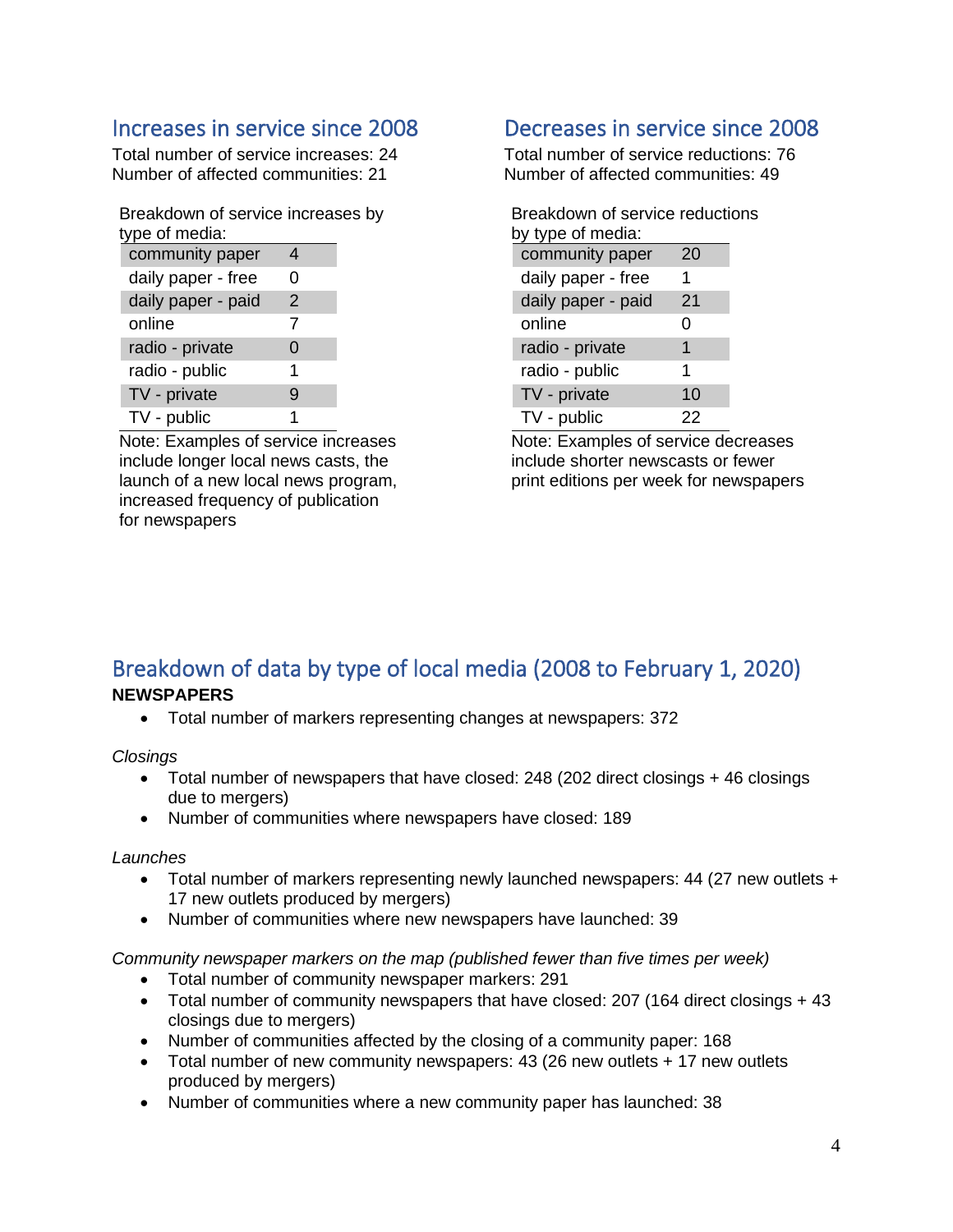## **DIGITAL NEWS SITES**

- Total number of markers representing changes at online news sites: 83
- Total number of newly launched online news sites: 58
- Total number of closed online news sites: 18
- Total number of online news sites service increases: 7

## **RADIO**

- Total number of markers representing changes at radio stations: 33
- Total number of new radio stations: 10
- Total number of closed radio programs: 20
- Total number of radio station service reductions: 2
- Total number of radio station service increases: 1

## **TELEVISION**

- Total number of markers representing changes to television stations: 61
- Total number of new TV stations: 8
- Total number of closed TV stations: 11
- Total number of TV station service reductions: 32
- Total number of TV station service increases: 10

# <span id="page-5-0"></span>Provincial data for changes to local news media since 2008

| <b>Province</b>              | <b>Number of</b><br>closings/<br>closings<br>due to<br>mergers | <b>Number of</b><br>new/new<br>outlets due<br>to merger | <b>Number of</b><br>service<br>reductions | <b>Number of</b><br>service<br><i>increases</i> | Total # of<br>markers |
|------------------------------|----------------------------------------------------------------|---------------------------------------------------------|-------------------------------------------|-------------------------------------------------|-----------------------|
| Alberta                      | 39                                                             | 13                                                      | 12                                        |                                                 | 65                    |
| <b>British Columbia</b>      | 61                                                             | 25                                                      | 12                                        | $\overline{2}$                                  | 100                   |
| Manitoba                     | 6                                                              | 2                                                       |                                           |                                                 | 13                    |
| <b>New Brunswick</b>         |                                                                | $\overline{4}$                                          |                                           | 1                                               | $\overline{7}$        |
| Newfoundland and<br>Labrador | 6                                                              |                                                         | 4                                         | 0                                               | 11                    |
| <b>Northwest Territories</b> | $\mathbf{1}$                                                   | 1                                                       |                                           | 1                                               | $\overline{4}$        |
| Nova Scotia                  | 15                                                             | 8                                                       | 5                                         | 3                                               | 31                    |
| Nunavut                      | $\Omega$                                                       | 0                                                       | $\Omega$                                  | $\overline{0}$                                  | $\overline{0}$        |
| Ontario                      | 110                                                            | 56                                                      | 44                                        | 9                                               | 219                   |
| <b>Prince Edward Island</b>  | $\Omega$                                                       | 0                                                       |                                           | $\overline{0}$                                  | 1                     |
| Quebec                       | 46                                                             |                                                         | 21                                        | $\overline{2}$                                  | 76                    |
| Saskatchewan                 | 12                                                             | 3                                                       | 2                                         | $\overline{4}$                                  | 21                    |
| Yukon                        | 0                                                              | 0                                                       |                                           | 0                                               |                       |
| Canada (total)               | 297                                                            | 120                                                     | 108                                       | 24                                              | 549                   |

Breakdown of changes to local news outlets by province